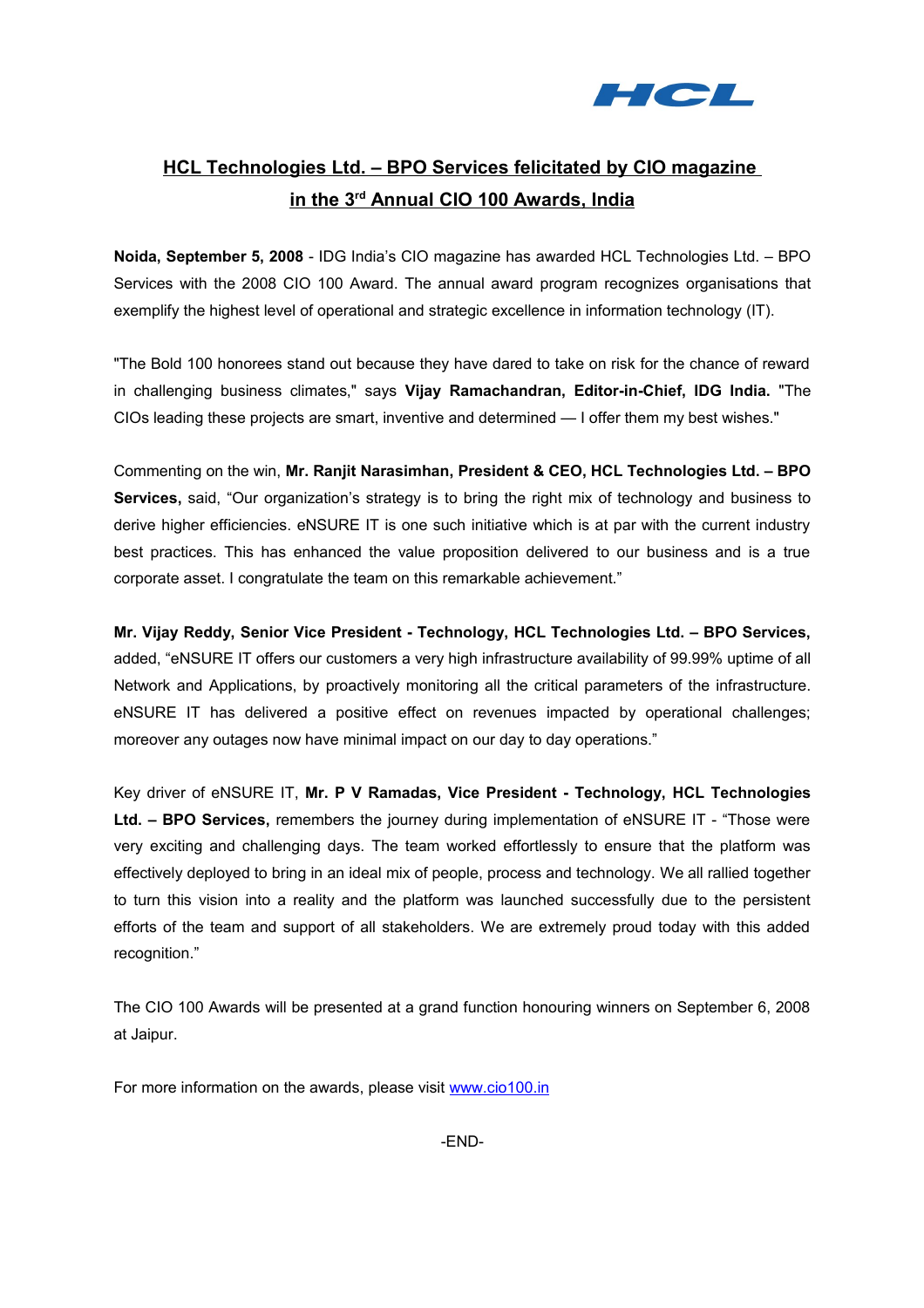#### **About HCL Technologies Ltd. – BPO Services**

HCL Technologies Ltd. - BPO Services (HCL BPO) is one of the early players of Business Process Outsourcing. With several Fortune 500/Fortune Global 500 customers, 160+ processes and over 13,300 professionals operating out of India and Northern Ireland, HCL BPO has strong domain knowledge and runs quality driven processes. HCL BPO's focus verticals include Telecom, Retail & CPG, Banking & Financial Services, Insurance, Hi-Tech & Manufacturing, and Media Publishing & Entertainment. This apart, the company services various areas of operations that include Supply Chain Management, Finance and Accounting Services, Knowledge & Legal Services, Customer Relationship Management and Technical Support.

The organization ranks 4th globally in the Business Process Outsourcing vendors survey by Black Book of Outsourcing, 2008. HCL BPO also ranks in the Leaders category of the Global Outsourcing 100 by IAOP 2008. HCL BPO is the largest BPO service provider in Northern Ireland. The organization runs the largest BPO telecom engagement in India. For more information, please visit [www.hclbpo.com](http://www.hclbpo.com/)

### **About HCL Technologies**

HCL Technologies is one of India's leading global IT Services companies, providing software-led IT solutions, remote infrastructure management services and BPO. Having made a foray into the global IT landscape in 1999 after its IPO, HCL Technologies focuses on Transformational Outsourcing, working with clients in areas that impact and re-define the core of their business. The company leverages an extensive global offshore infrastructure and its global network of offices in 16 countries to deliver solutions across select verticals including Financial Services, Retail & Consumer, Life Sciences Aerospace, Automotive, Semiconductors, Telecom and MPE (Media Publishing & Entertainment). For the year ended 30th June 2008, HCL Technologies, along with its subsidiaries had revenues of US\$ 1.9 billion (Rs. 7,639crore) and employed 50,741 professionals. For more information, please visit [www.hcltech.com](http://www.hcltech.com/)

#### **About HCL Enterprise**

HCL Enterprise is a \$4.9 billion leading Global Technology and IT Enterprise that comprises two companies listed in India - HCL Technologies & HCL Infosystems. The 3-decade-old Enterprise, founded in 1976, is one of India's original IT garage start-ups. Its range of offerings span Product Engineering, Custom & Package Applications, BPO, IT Infrastructure Services, IT Hardware, Systems Integration, and distribution of ICT products. The HCL team comprises over 55,000 professionals of diverse nationalities, who operate from 18 countries including 360 points of presence in India. HCL has global partnerships with several leading Fortune 1000 firms, including leading IT and Technology firms. For more information, please visit [www.hcl.in](http://www.hcl.in/)

### **About CIO 100 Awards**

CIO magazine has a long and proud tradition of honoring leading companies for business and technology leadership and innovations through its premiere award program – CIO 100. Now in its 21st year in the USA, it is an acknowledged mark of enterprise IT excellence. It's a celebration of 100 organizations (and the people within them) that are using information technology in innovative ways to deliver business value, whether by creating competitive advantage, optimizing business processes, enabling growth or improving relationships with customers. Hosted in countries such as Canada, Sweden, Australia, Singapore, Vietnam, Hungary and India, the CIO 100 Awards is a truly global recognition. It is an acknowledged mark of excellence in enterprise IT. According to a survey by PR Week magazine, CEOs named CIO 100 among the top 10 most influential corporate scorecards anywhere, compiled by any publication or organization.

#### *Forward Looking Statements*

*Certain statements in this release are forward-looking statements, which involve a number of risks, uncertainties, assumptions and other factors that could cause actual results to differ materially from those in such forward-looking statements. All statements, other than statements of historical fact are statements that could be deemed forward looking statements, including but not limited to the statements containing the words 'planned', 'expects', 'believes', 'strategy', 'opportunity', 'anticipates', 'hopes' or other similar words. The risks and uncertainties relating to these statements include, but are not limited to, risks and uncertainties regarding impact of pending regulatory proceedings, fluctuations in earnings, our ability to manage growth, intense competition in IT services, Business Process Outsourcing and consulting services including those factors which may affect our cost advantage, wage increases in India, customer acceptances of our services, products and fee structures, our ability to attract and retain highly skilled professionals, our ability to integrate acquired assets in a cost effective and timely manner, time and cost overruns on fixed-price, fixed-time frame contracts, client concentration, restrictions on immigration, our ability to manage our international operations, reduced demand for technology in our key focus areas, disruptions in telecommunication networks, our ability to successfully complete and integrate potential acquisitions, the success of our brand development efforts, liability for damages on our service contracts, the success of the companies /entities in which we have made strategic investments, withdrawal of governmental fiscal incentives, political instability, legal restrictions on raising capital or acquiring companies outside India, and unauthorized use of our intellectual property, other risks, uncertainties and general economic conditions affecting our industry. There can be no assurance that the forward looking statements made herein will prove to be accurate, and issuance of such forward looking statements should not be regarded as a representation by the Company, or any other person, that the objective and plans of the Company will be achieved. All forward looking statements made herein are based on information presently available to the management of the Company and the Company does not undertake to update any forward-looking statement that may be made from time to time by or on behalf of the Company.*